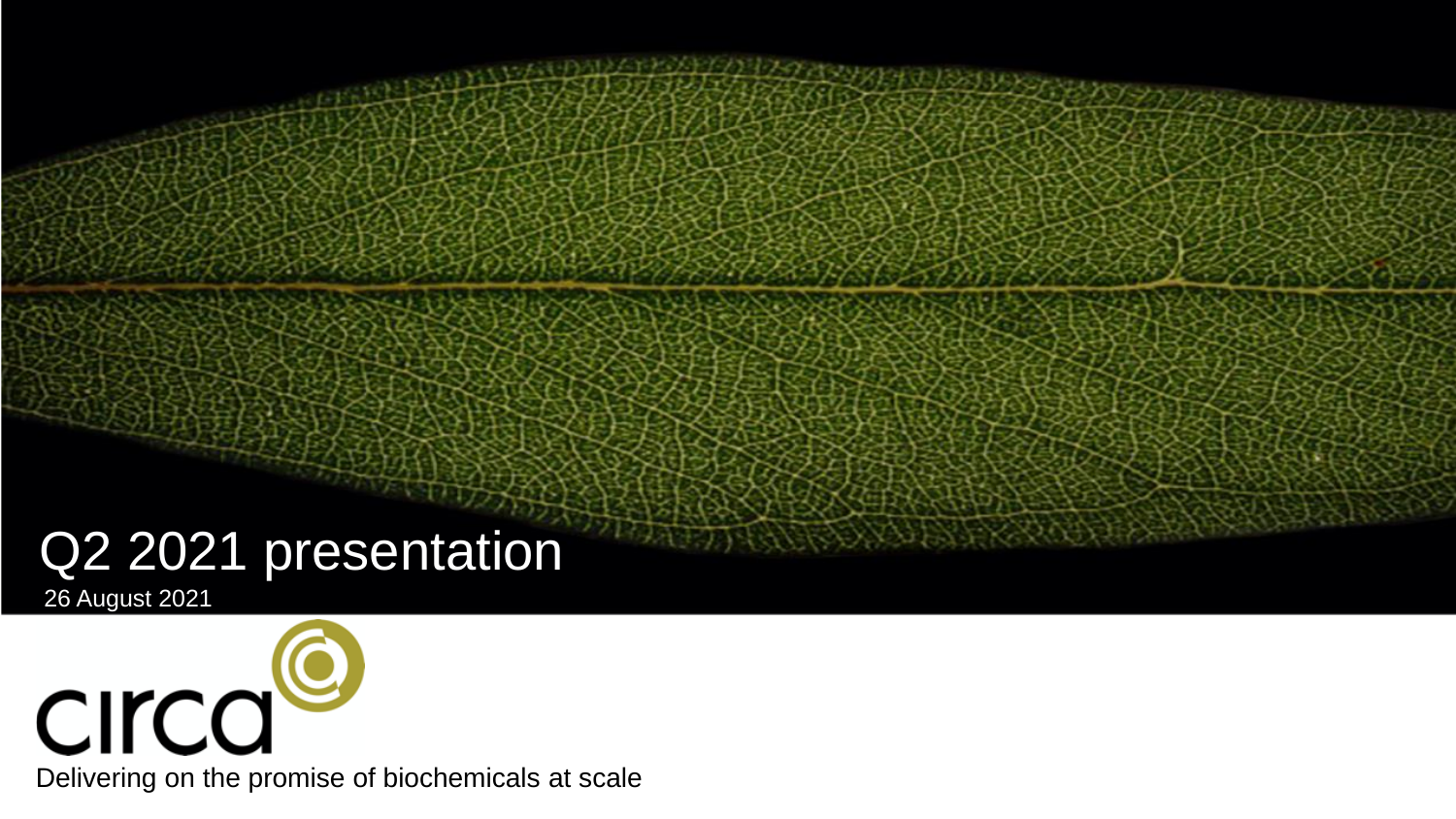#### Agenda

- 1. Highlights Q2 2021
- 2. Business update
	- **The opportunity**
	- ReSolute build
	- **.** New product development update
- 3. Financials
- 4. Outlook



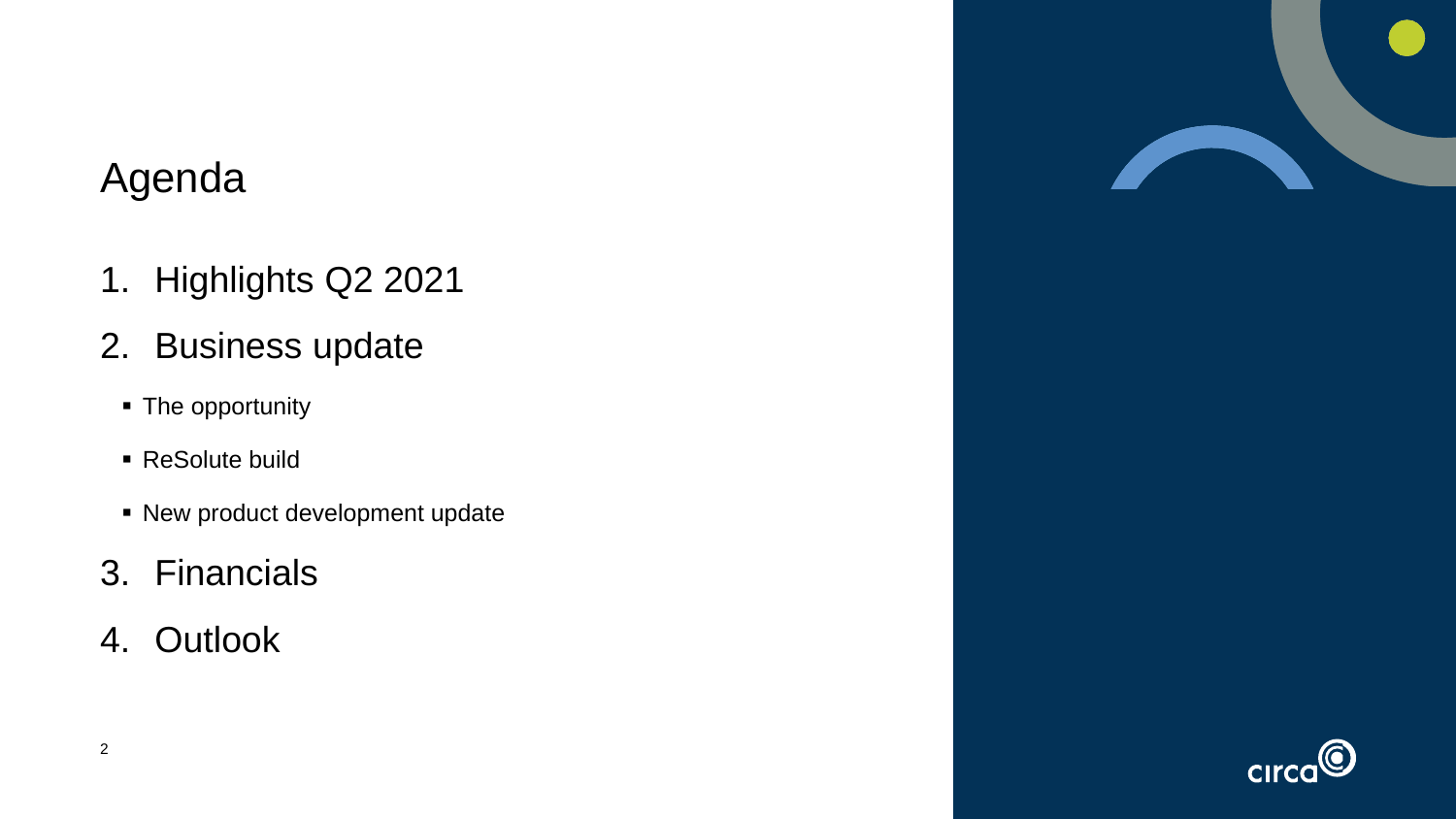

# Highlights Q2 2021 (and updates)

- **1** 1<sup>st</sup> complete quarter on Euronext Oslo
	- **EXEDERIFF FORMALISTS** Formalities, compliance and admin complete for organisation and key people
- Rapid price increases in the price of chemicals has slowed discussions with Merck on finalising offtake agreement
- Ongoing progress with the ReSolute project in France
	- Basic engineering moving to detailed engineering phase
	- Supply chain lead-times and pricing pressure recognised on capex and utilities
- Appointment of new Oslo based CFO
- Move to exploit Circa's low carbon advantage to support brand owners circular economy / zero emission targets
	- Sportswear, Print, Paints & Coatings Tier 1 engagement
- Internal new product development project complete, prioritised and moving to next phase
- Implementation of "Cirrus" project management software to support ReSolute and new product development

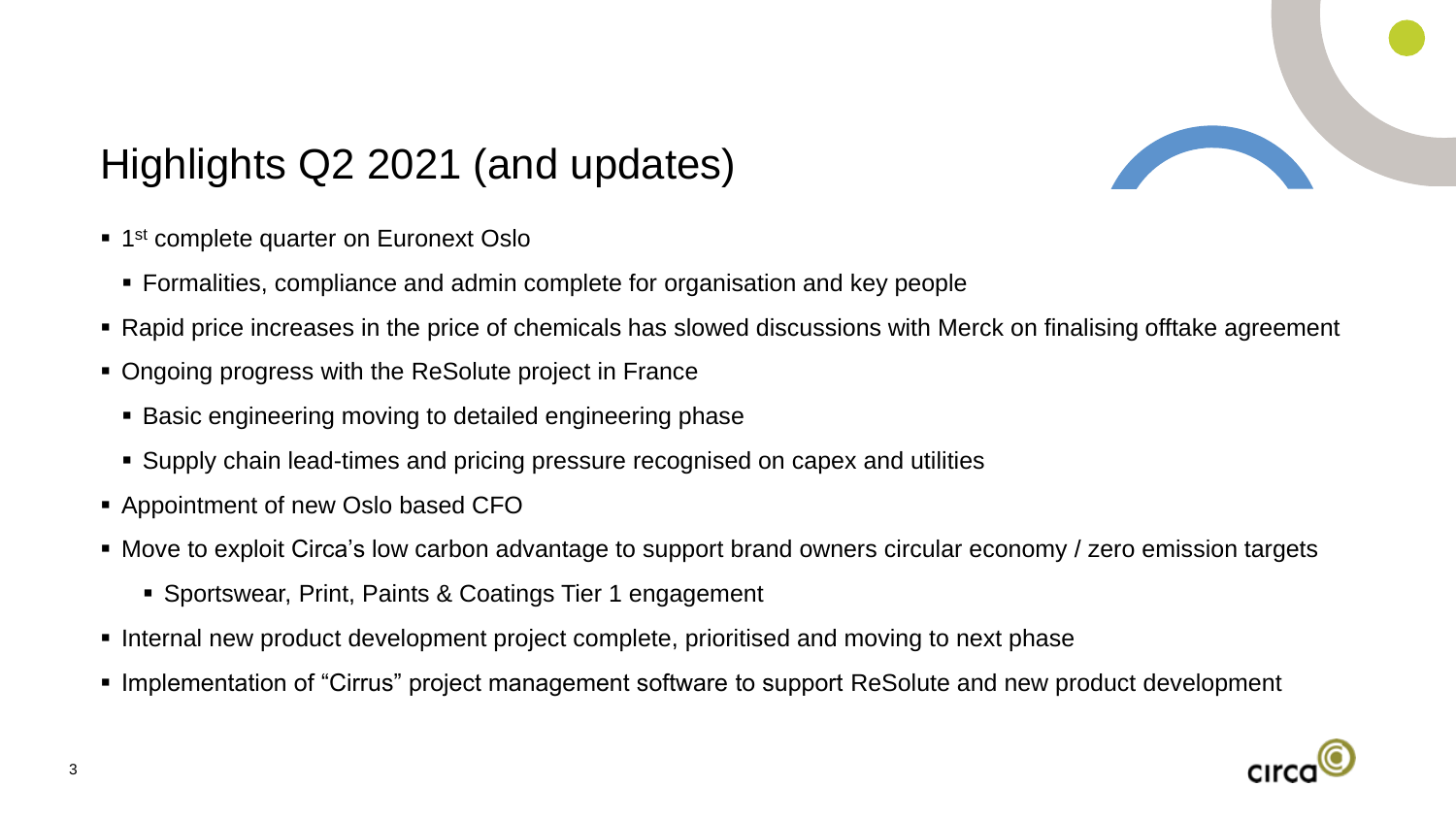### Agenda

- 1. Highlights Q2 2021
- 2. Business update
	- **The opportunity**
	- ReSolute build
	- **.** New product development update
- 3. Financials
- 4. Outlook



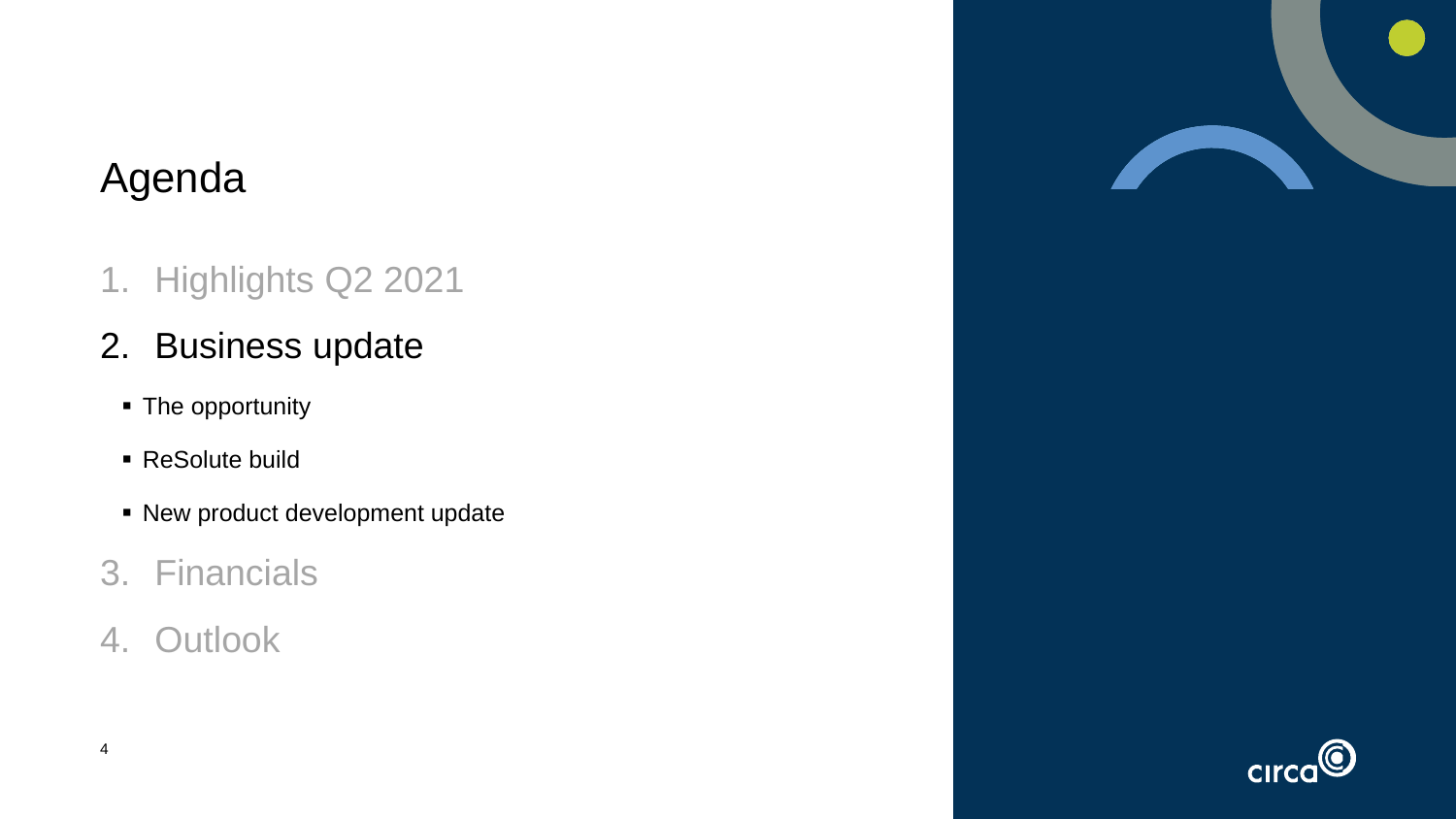

#### The opportunity

- Policy and market drivers are playing out in patterns of sustainable consumption and production that favour **Circa**
- Consumer demand for sustainable products has mobilised tier one brand organisations ahead of regulation
- In some segments, the response to the market opportunity is amplified by increasing resource constraints and activist scrutiny of social and environmental risks
- Progressive brand organisations see that changing product chemistry can both mitigate risk and grow markets
- Major organisations have ESG targets cascaded from the board into senior management, which have opened strategic conversations with Circa regarding how our products can provide a bridge to more sustainable outcomes
- The progress of these commercial opportunities validates the demand for Circa products and a highly responsive customer base for Cyrene

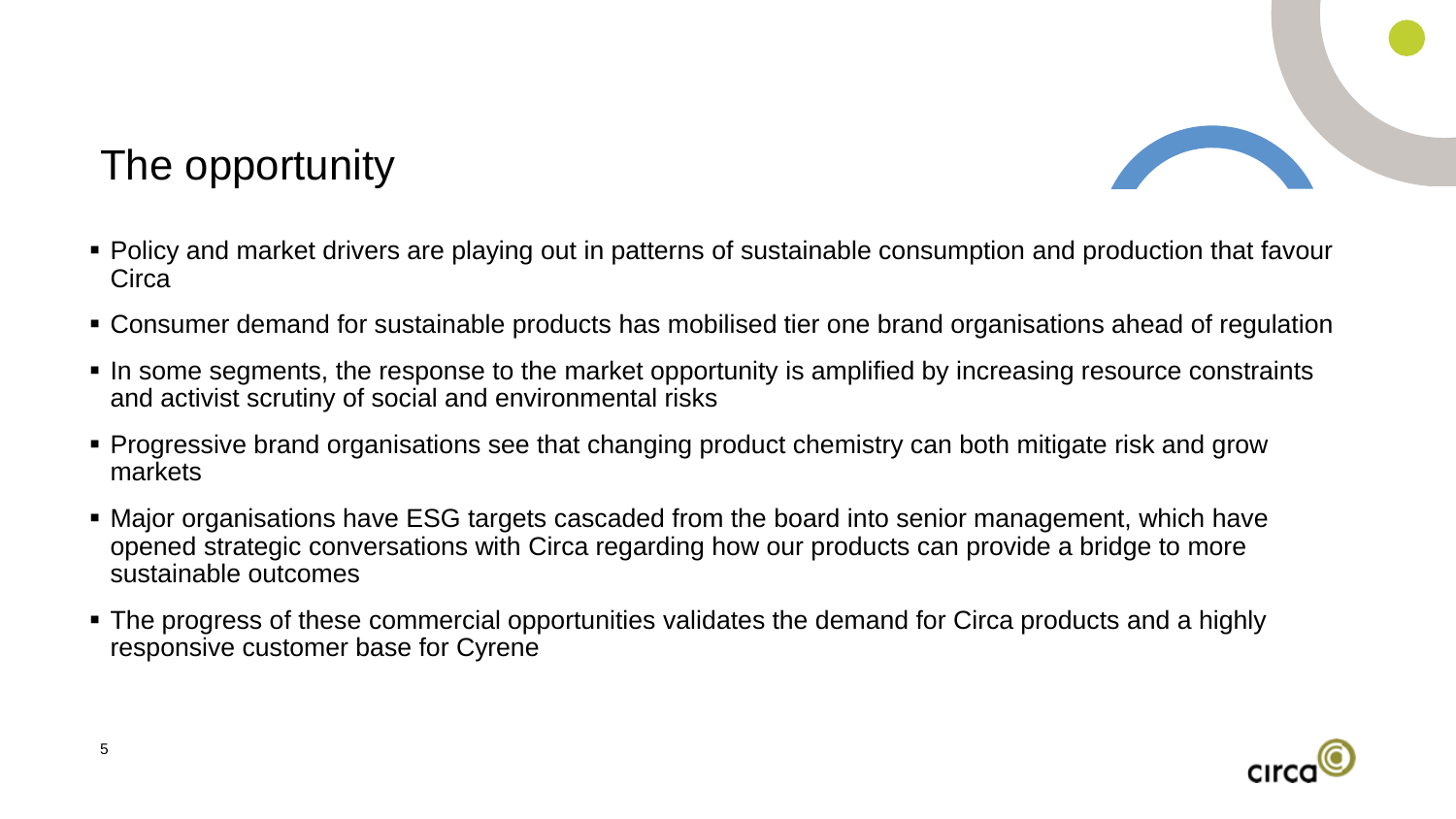#### Nett zero by 2050 equates to only 1-2 technology cycles for industry



Circa is in a key position, able to deliver new, lower carbon chemistry to industry within 2-5 years

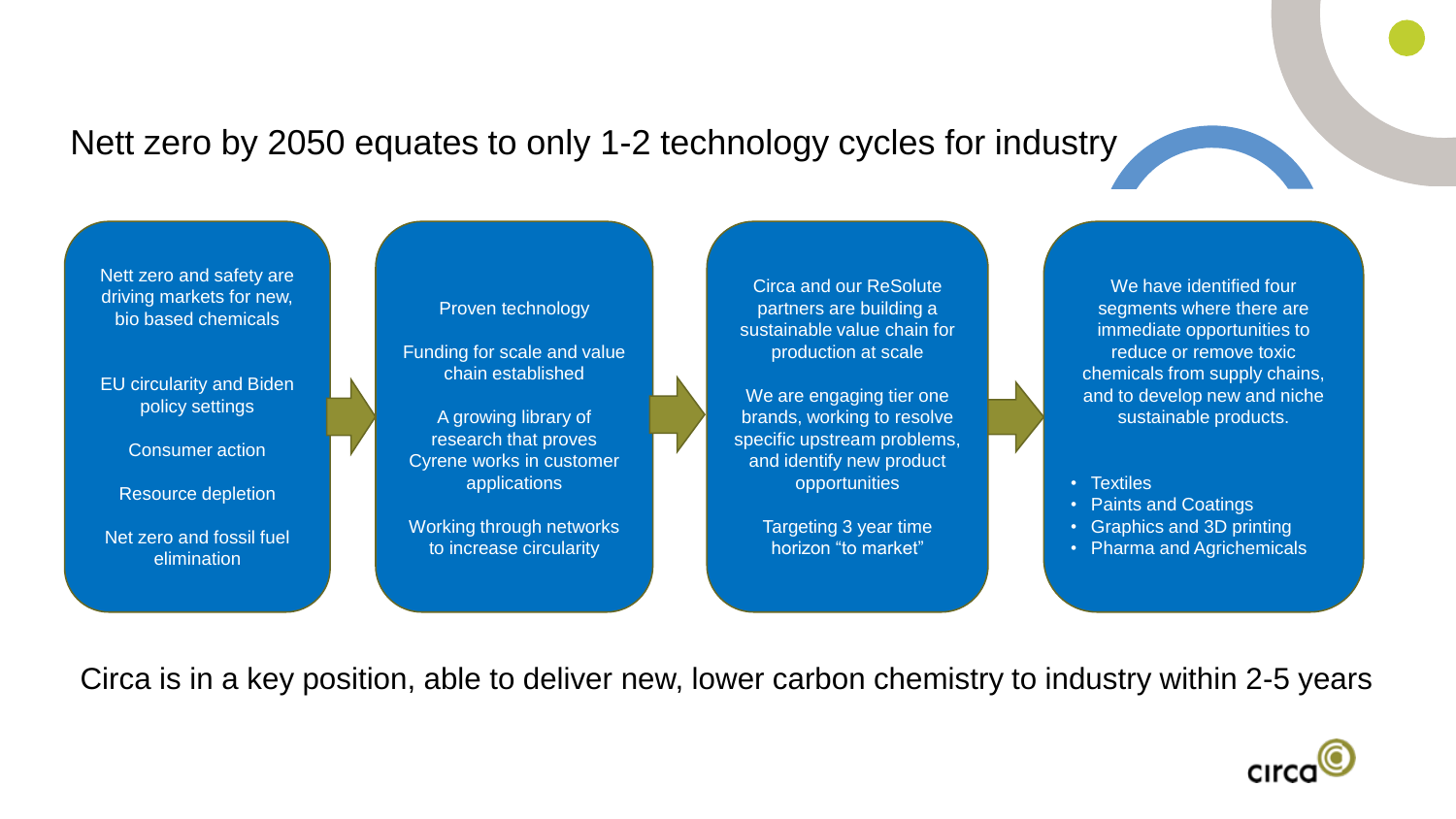# **ReSolute**



- Gazel Energie site in Eastern France
- **EXTENDING IS Strategically located close to main** transport links to Europe
- Re-purposing buildings from a closed power station
- **E** Supporting site owner vision for clean power site – biomass power and Green Hydrogen plans
- Grand Est region focus for French Government manufacturing support
- Region home to key Circa University researchers



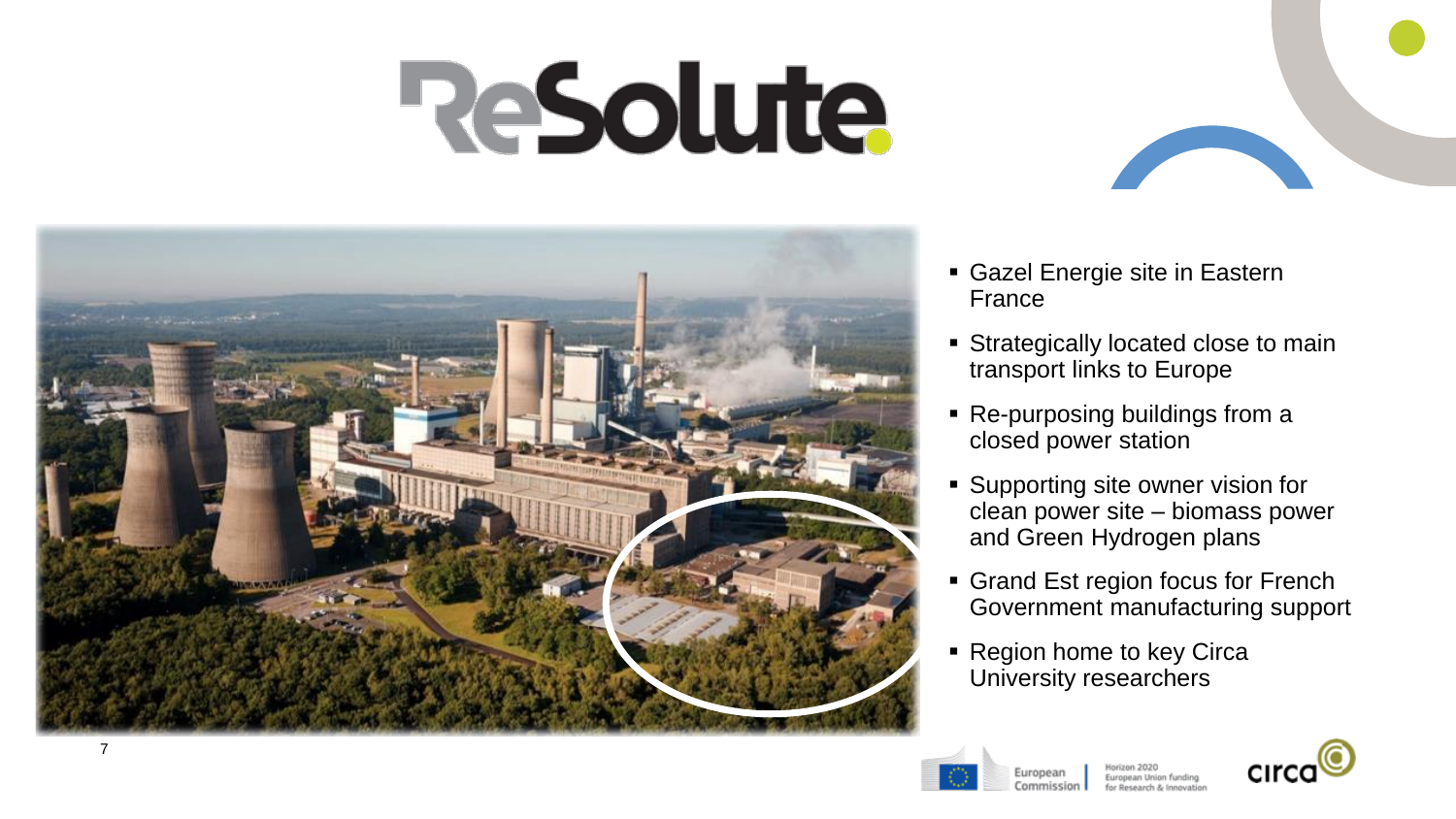

#### *Design and construction: progressing satisfactorily*



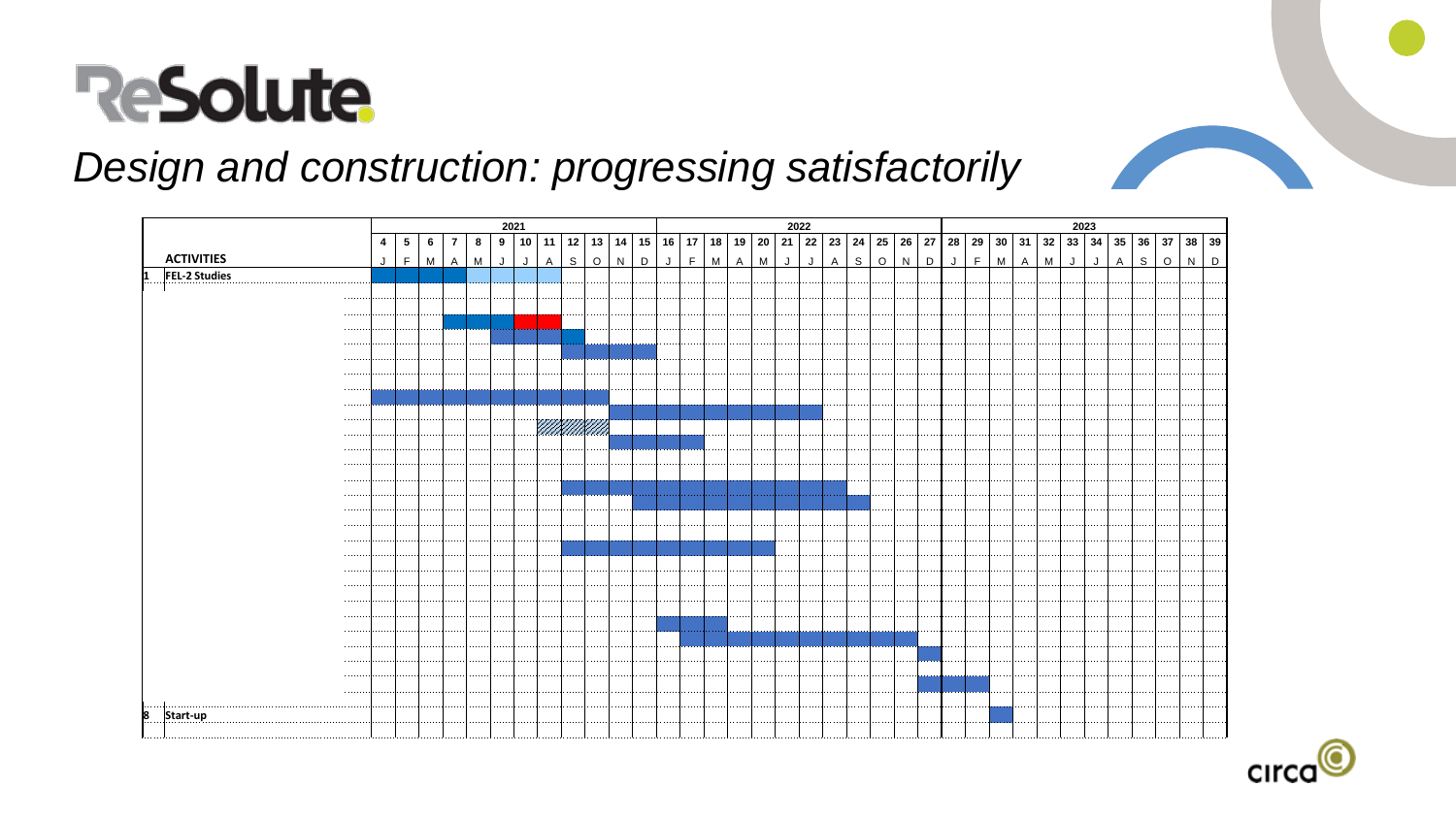# **ReSolute**



### *Impact of current supply chain disruptions*

Covid has driven cost increases and delays across many raw material and logistics supply chains. Circa recognises possible impacts and is taking steps to limit impacts:

- Employment of a purchasing expert (ex oil & gas construction industry) to work through options with vendors alternative manufacturing locations etc
- Re-viewing current specs and offers and unbundling where there is a cost down opportunity ideally where there is limited impact on the supplier
- Changing some negotiations to "open book".
- Utilising our financial position to offer early payments to guarantee our place in the manufacturing "queue"
- Bringing forward long lead time items. E.g. rather than waiting to Q1 2022, we will place orders earlier.
	- This also gives an option to be flexible on shipping timetables where advantageous.
- Discussing with local Governments available support packages (underway and initial feedback is positive)

Circa is reasonably confident it will be able to mitigate many cost increases without a large impact to timetable.

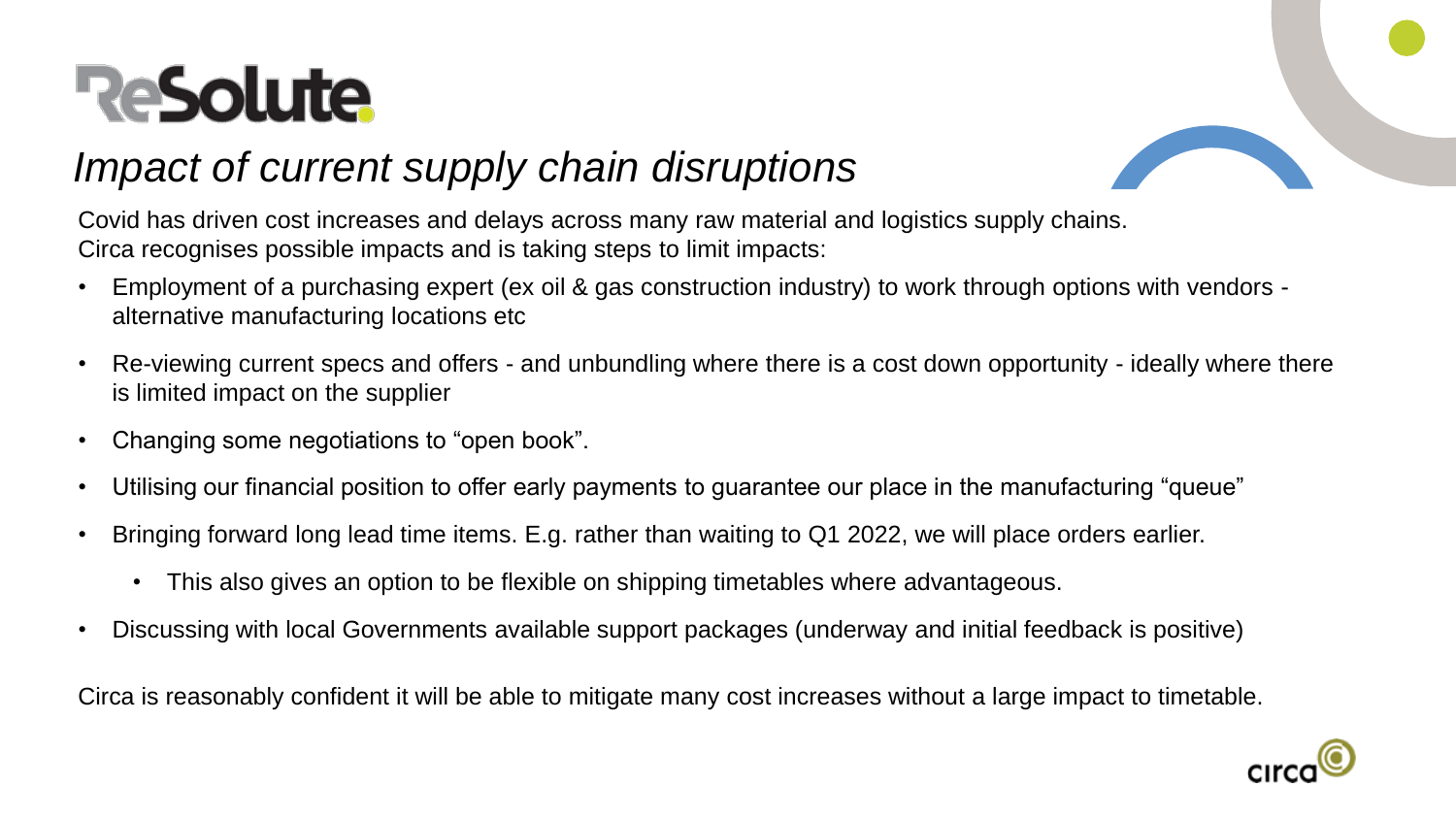#### New product development remains a high priority workstream and is being undertaken within a disciplined framework



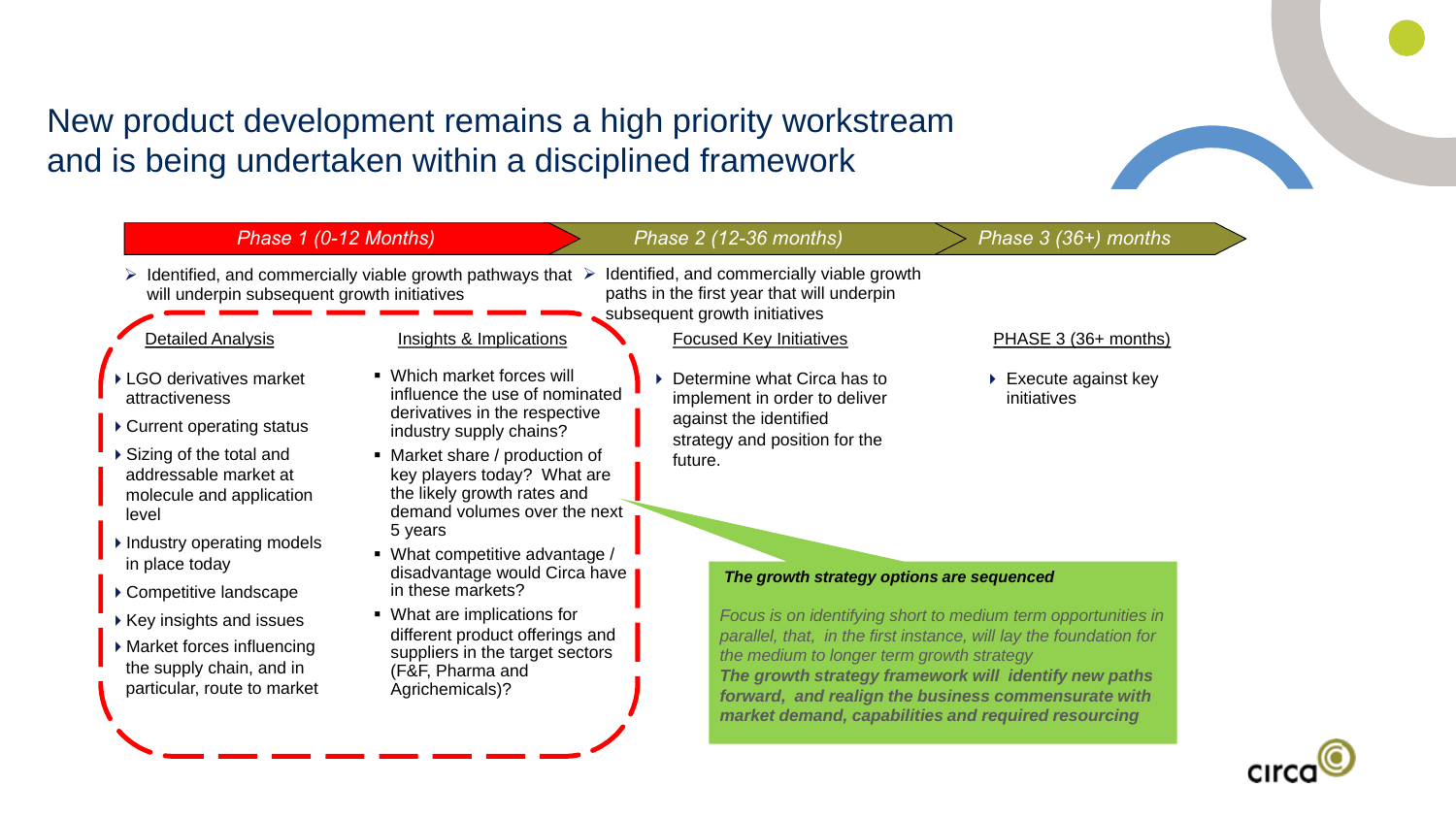Circa has identified specific products as opportunities. These are now passing into phase 1a:- optimizing synthesis pathways.



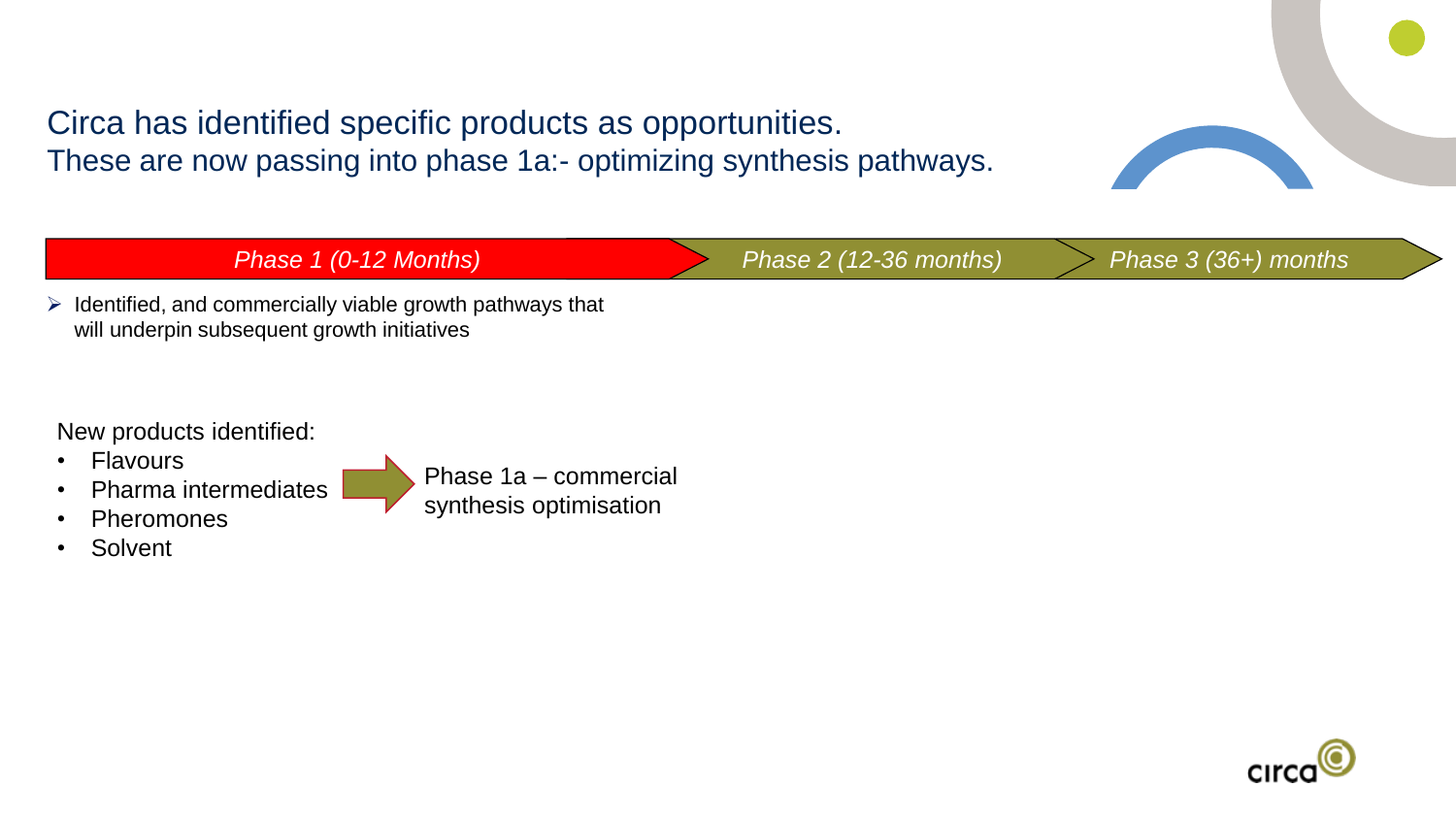### Agenda

- 1. Highlights Q2 2021
- 2. Business update
	- The opportunity
	- ReSolute build
	- **EXECUTE: New product development update**

#### 3. Financials

4. Outlook



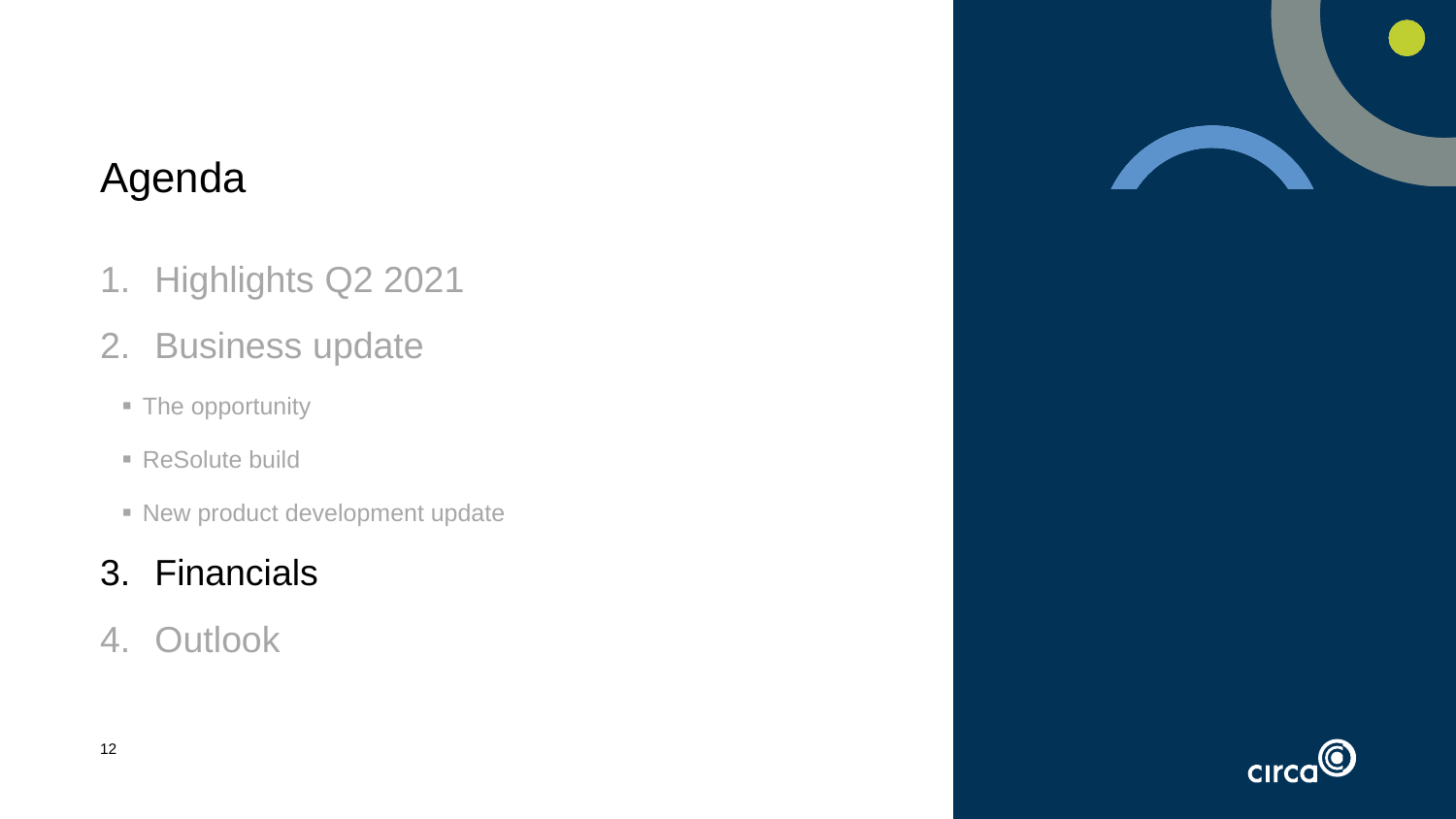

# Q221 Income Statement

| (EUR)                                           | Q2 2021    | Q1 2021    | Q2 2020    | <b>YTD 2021</b> | <b>YTD 2020</b> |
|-------------------------------------------------|------------|------------|------------|-----------------|-----------------|
|                                                 |            |            |            |                 |                 |
| <b>Product sales</b>                            | 11835      | 1 3 3 4    | 16 4 23    | 13 169          | 17461           |
| Other revenue                                   | 31 049     | 4 0 6 6    | 78 113     | 35 115          | 492 013         |
| <b>Total revenue</b>                            | 42884      | 5400       | 94 537     | 48 284          | 509 474         |
| Cost of sales                                   | 75 014     | 63 355     | 95 830     | 138 369         | 180 063         |
| Employee benefit expenses                       | 601 844    | 1643870    | 172 510    | 2 245 714       | 277 769         |
| Other operating expenses                        | 802 622    | 1 535 643  | 2788910    | 2 338 266       | 3 299 285       |
| <b>Total operating expenses</b>                 | 1 479 480  | 3 242 869  | 3 057 251  | 4 722 349       | 3757118         |
| <b>Operating result</b>                         | -1 436 596 | -3 237 469 | -2 962 714 | -4 674 065      | -3 247 644      |
| Net financial income/expenses                   | $-114954$  | $-206817$  | $-1522$    | $-321771$       | -4706           |
| Net profit/loss before tax                      | -1 551 550 | -3 444 286 | -2 964 237 | -4 995 836      | -3 252 350      |
|                                                 |            |            |            |                 |                 |
| Tax expenses                                    | 0          | 0          | 0          | 0               | 0               |
| Net profit/loss                                 | -1 551 550 | -3 444 286 | -2 964 237 | -4 995 836      | -3 252 350      |
| Other comprehensive income:                     |            |            |            |                 |                 |
| Foreign exchange gains/(losses)                 | 22 707     | $-21511$   | $\pmb{0}$  | 1 1 9 6         | 0               |
| Total comprehensive profit/ loss for the period | -1 528 843 | -3 465 797 | -2 964 237 | -4 994 640      | -3 252 350      |

- Revenue continues to be derived from minor FC5 Cyrene/ LGO derivatives sales
- FC5 represent cost of sales
- Q121 employee and other operating expenses included restructuring costs and LTI/STI costs
- **Q221 employee and other operation** expenses is more indicative of the quarterly run rate
- Other income of €31,000 is related to grant in CSC UK
- Financial expenses is mainly related to unrealized FX (EUR account in Circa Group AS) and negative interests related to same account

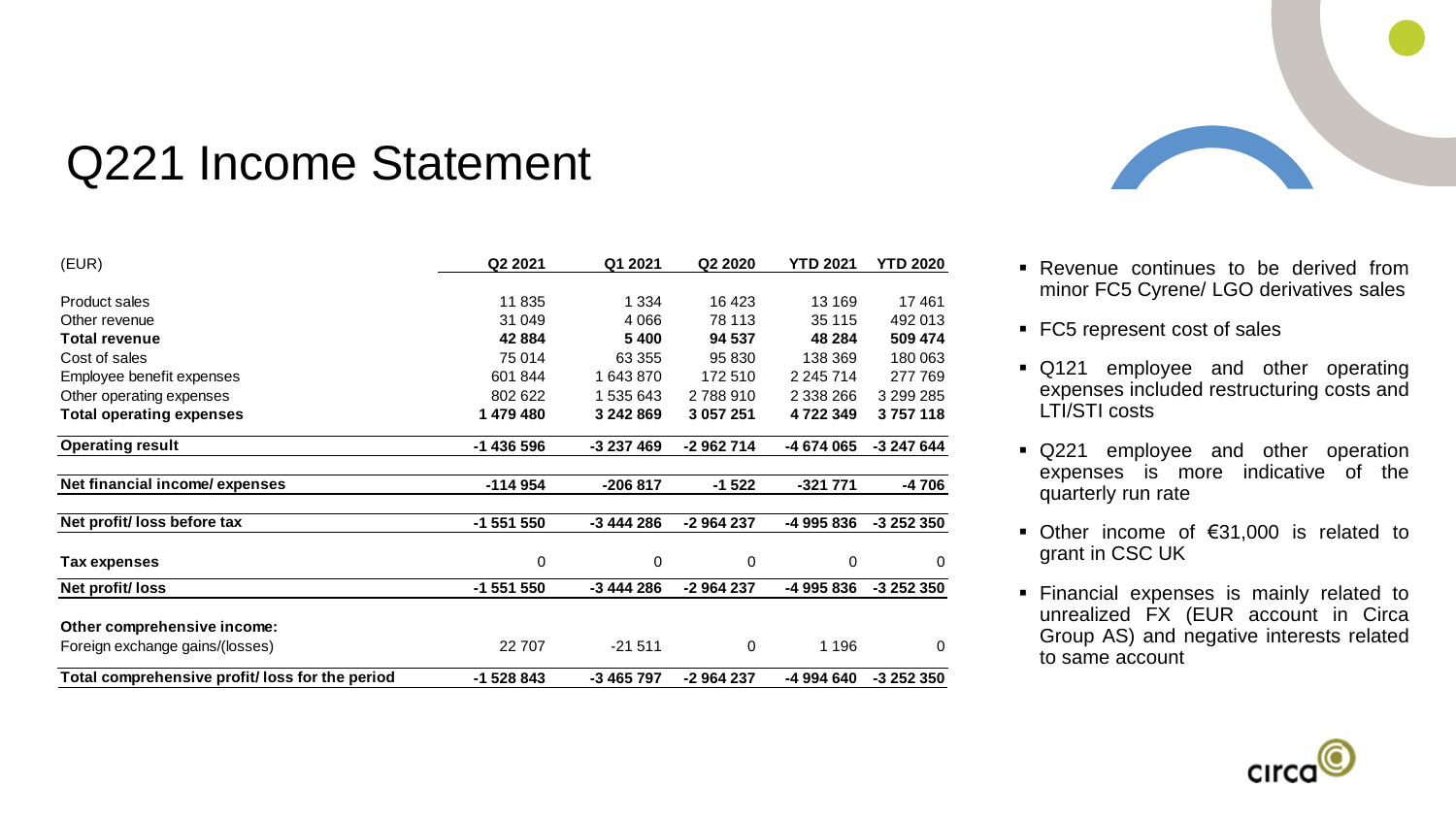# Q221 Assets

| <b>Total assets</b>             | 50 731 501 | 49 644 656 | 6574664       | 357 121    |
|---------------------------------|------------|------------|---------------|------------|
| <b>Total current assets</b>     | 50 160 220 | 49 380 628 | 6 519 444     | 354 682    |
| Cash and cash equivalent        | 49 717 972 | 49 265 086 | 4 7 7 9 4 7 8 | 183 161    |
| Short term receivables          | 408 500    | 91 313     | 1689749       | 146 513    |
| Inventory                       | 33 748     | 24 230     | 50 217        | 25 008     |
| <b>Total non-current assets</b> | 571281     | 264 028    | 55 219        | 2 4 3 9    |
| Tangible assets                 | 571 281    | 264 029    | 55 219        | 2439       |
| <b>ASSETS</b>                   |            |            |               |            |
| (EUR)                           | 30.06.2021 | 31.03.2021 | 31.12.2020    | 30.06.2020 |



- Resolute capex is EUR 573k (gross) in Q221. Total capex is offset by the BBI contribution of EUR 264k.
- **.** Increase in short term receivables are mainly due to VAT. Circa Group AS has been registered for VAT and retroactive VAT treatment is granted.
- Cash has increased EUR 0.4 mill:
	- Proceeds from issuance of shares EUR 2.5 million which includes stabilization period and exercise of warrants
	- **EXEC** Less ReSolute capex payments of EUR 0.6 mill
	- **EXECT:** Less operational expenses EUR 1.4 mill

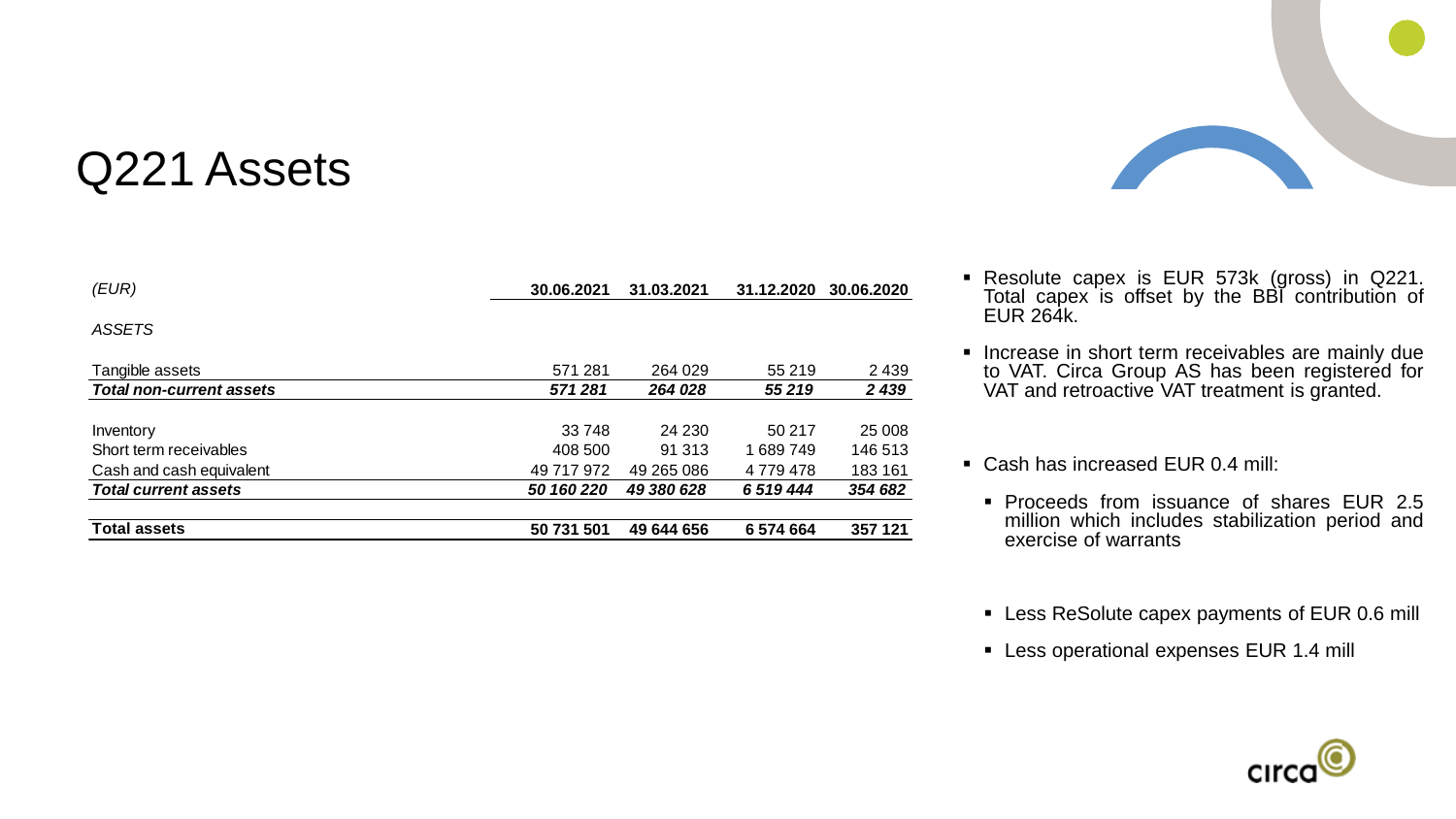

# Q221 Equity and Liability

|                                      | 30.06.2021    | 31.03.2021    | 31.12.2020 | 30.06.2020             |
|--------------------------------------|---------------|---------------|------------|------------------------|
| <b>EQUITY</b>                        |               |               |            |                        |
| Issued and paid in equity            | 56 808 253    | 54 247 412    | 7 142 044  | 15 126 705             |
| Other equity                         | -12 882 966   | -11 571 836   |            | -7 489 767 -15 581 245 |
| Non-controlling interests            | 0             | 0             | 0          | $-1035603$             |
| <b>Total equity</b>                  | 43 925 288    | 42 675 576    | $-347723$  | -1 490 143             |
| <b>LIABILITIES</b>                   |               |               |            |                        |
| Employee benefits                    | 550 482       | 419 044       | 0          | $\Omega$               |
| Other non-current liabilities        | 0             | 0             | 1 945 224  | 1682917                |
| <b>Total non-current liabilities</b> | 550 482       | 419044        | 1945224    | 1682917                |
| <b>Employees and related</b>         | 989 966       | 1 030 899     | 32 615     | $\Omega$               |
| Trade and other payables             | 803 112       | 652 344       | 247891     | 35 7 9 2               |
| Public duties and related            | 47754         | 32 579        | $-29670$   | $\Omega$               |
| Other current liabilities            | 4 4 1 4 9 0 0 | 4 8 3 4 2 1 4 | 4726326    | 128 555                |
| <b>Total current liabilities</b>     | 6 255 732     | 6 550 036     | 4 977 162  | 164 347                |
| <b>Total liabilies</b>               | 6806213       | 6969080       | 6 922 386  | 1847264                |
| <b>Total equity and liabilies</b>    | 50 731 501    | 49 644 656    | 6 574 664  | 357 121                |

- Reduction in shares and other equity in 4Q2020 is a result of the restructuring process
- Employees and related expenses are reduced as some of the STI was paid
- Other current liabilities reflects the BBI obligation which reduces as capex is spent

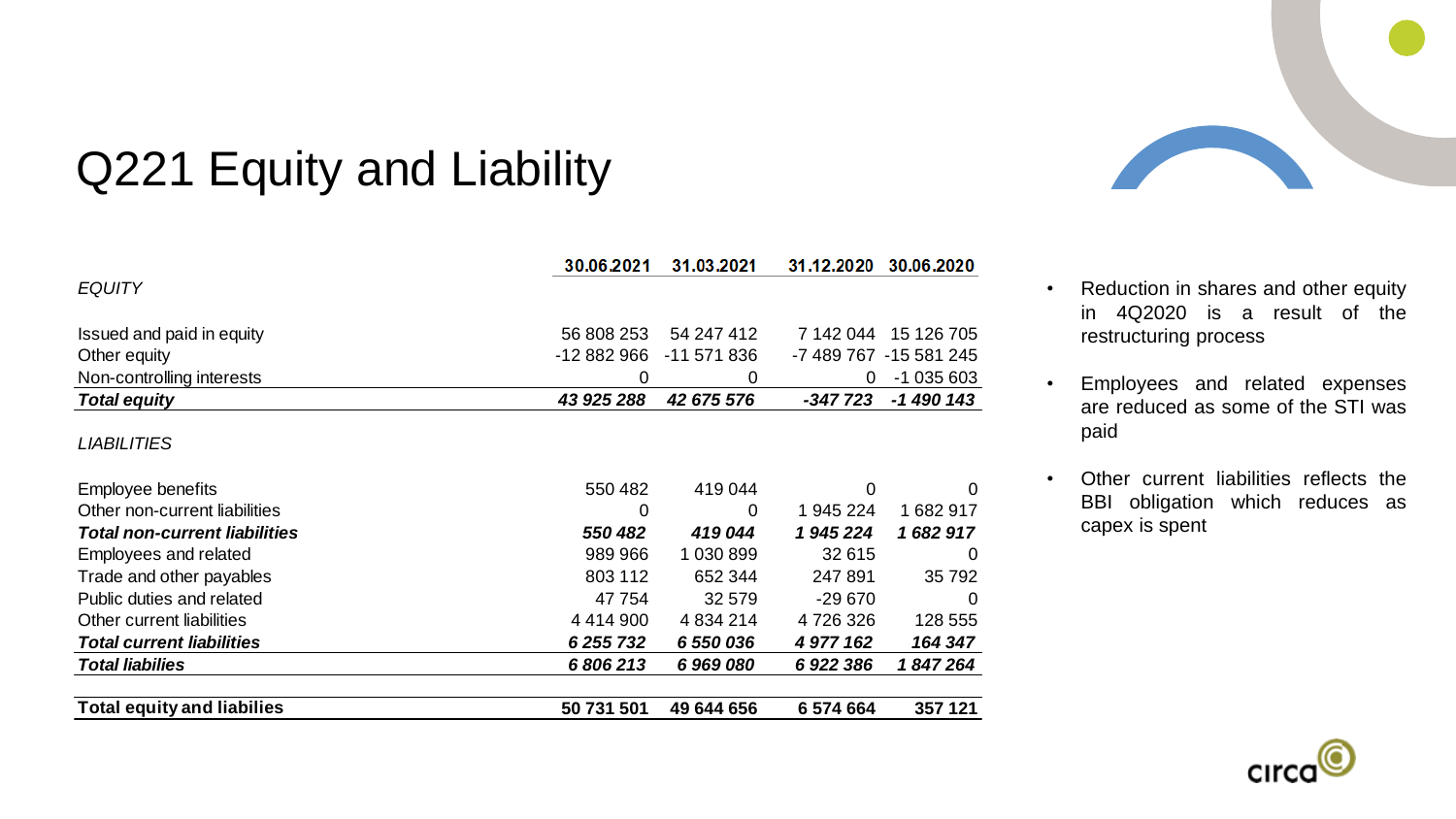Circa is delivering on a clear growth strategy

**Strong demand and regulatory tailwinds** **High margin opportunities relating to other LGO-derivatives being commercialised as LGO production is scaled up**

**Clear scale-up plan with ReSolute project underway, and study and dialogues for further scale-up**

**Strong commercial foundation for LGO-derivative CyreneTM, provides commercial foundation for scale-up**

**Patented and sustainable process for production of LGO**

**Sustainability** 

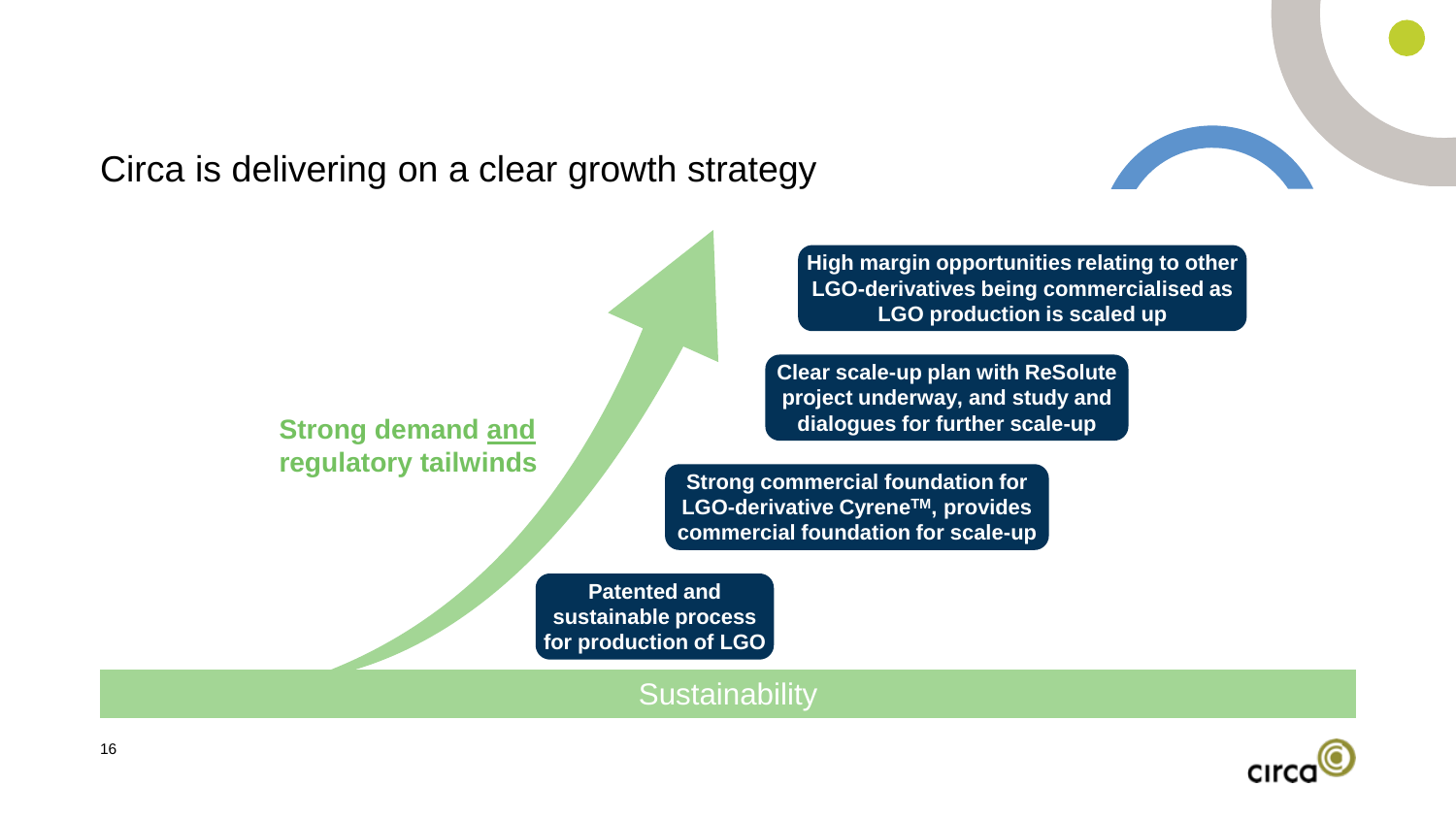### Agenda

- 1. Highlights Q2 2021
- 2. Business update
	- The opportunity
	- ReSolute build
	- **EXECUTE: New product development update**
- 3. Financials
- 4. Outlook



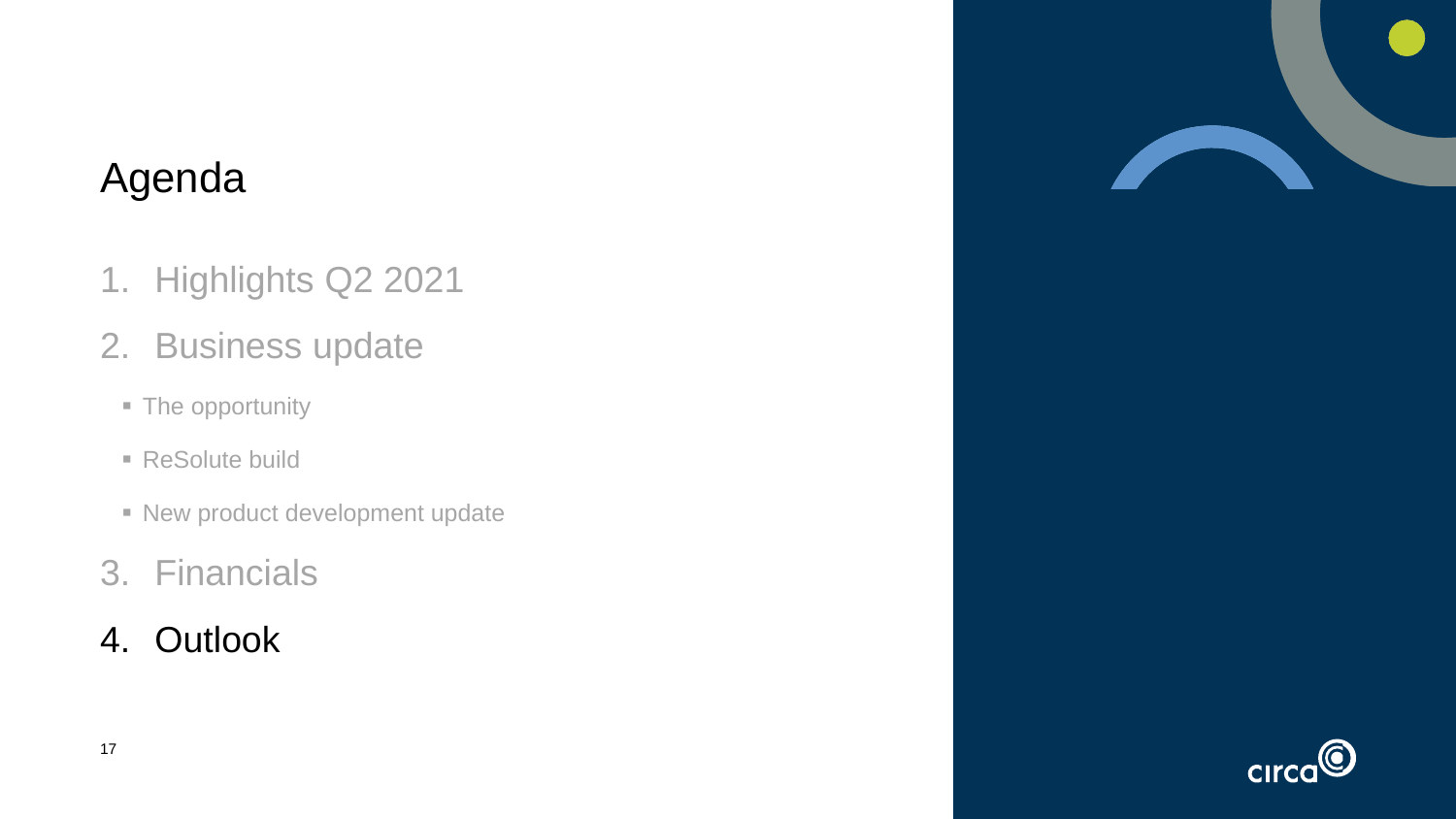

## Outlook / focus for Q3 and forward

- Manage ReSolute project on time and budget
	- Major items orders placed
	- Q3 market update on capex pricing position
- Finalise chemical distributors sales agreements
- Continue dialogue and exploration of site opportunities for future plants
- Appoint Head of Manufacturing executive position
- Engage with 5-10 tier 1 brands on projects to support their sustainability targets
	- Two projects currently being finalised (1x sportswear, 1x paints and coatings)
- **Exellease new Levoglucosenone derivative**

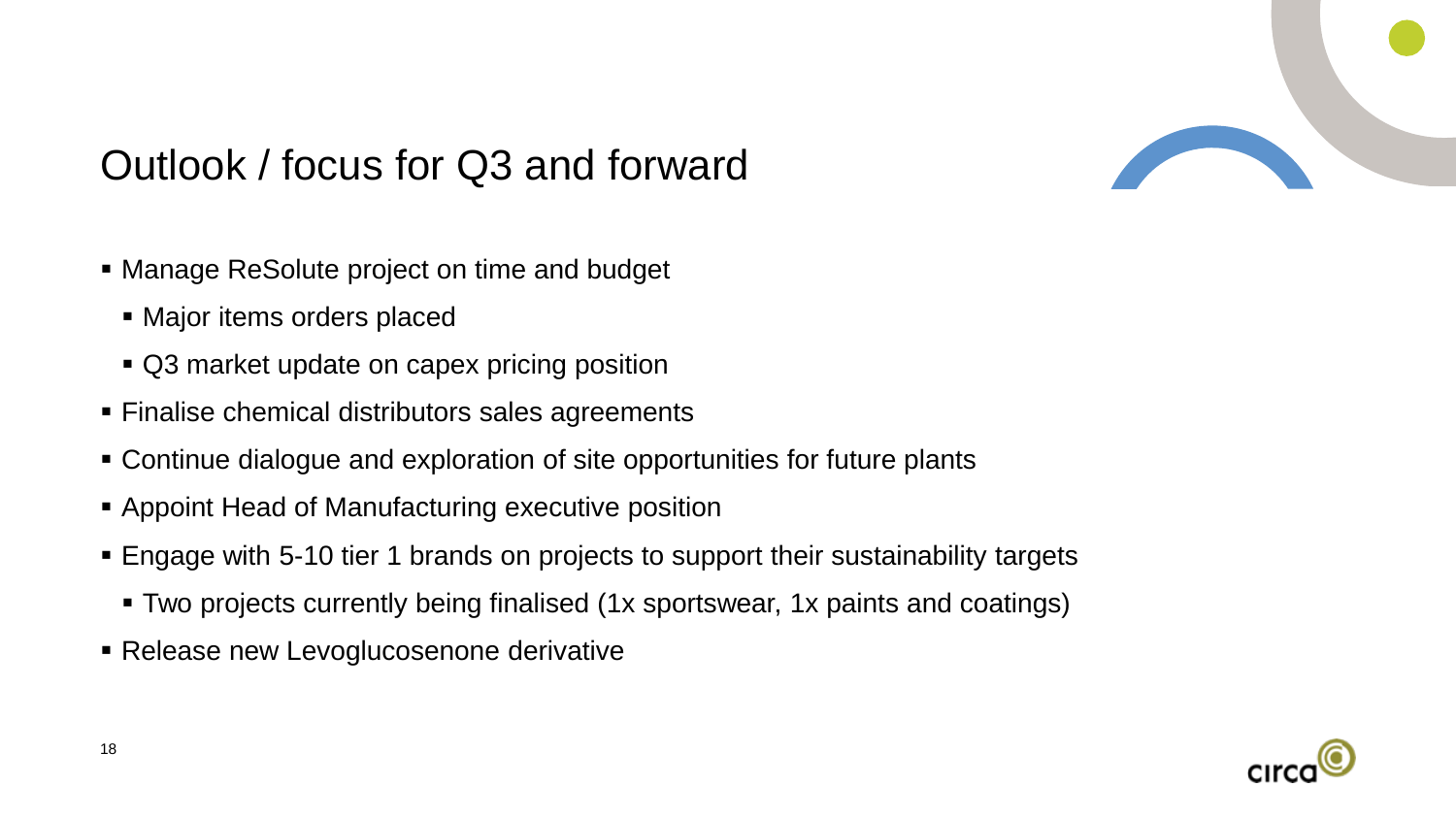

#### Circa is scaling sustainable chemistry

#### **Environment**

- Valorising cellulose, a sustainable resource, and displacing dependence on fossil fuel-based alternatives
- Commitment to near carbon neutral production process, already 80% less carbon intense than the alternative NMP
- Finding opportunities for circularity in our by-products and enabling circularity of our customer's end-product

#### **Social**

- Cyrene™ is a non-toxic product replacing and out-performing recognised (ECHA) harmful solvents
- ReSolute repurposes existing brownfield infrastructure, expediting the build phase with a lighter footprint
- Potential to regenerate regional communities through direct and indirect employment

#### **Economic**

- At full scale ReSolute and follow-on plants will attract €1B external investment and >200 jobs over 10 years
- Growing advanced manufacturing capability and retaining manufacturing jobs in regional areas
- Establishing a sustainable value chain for the production of sustainable chemicals with net positive impact

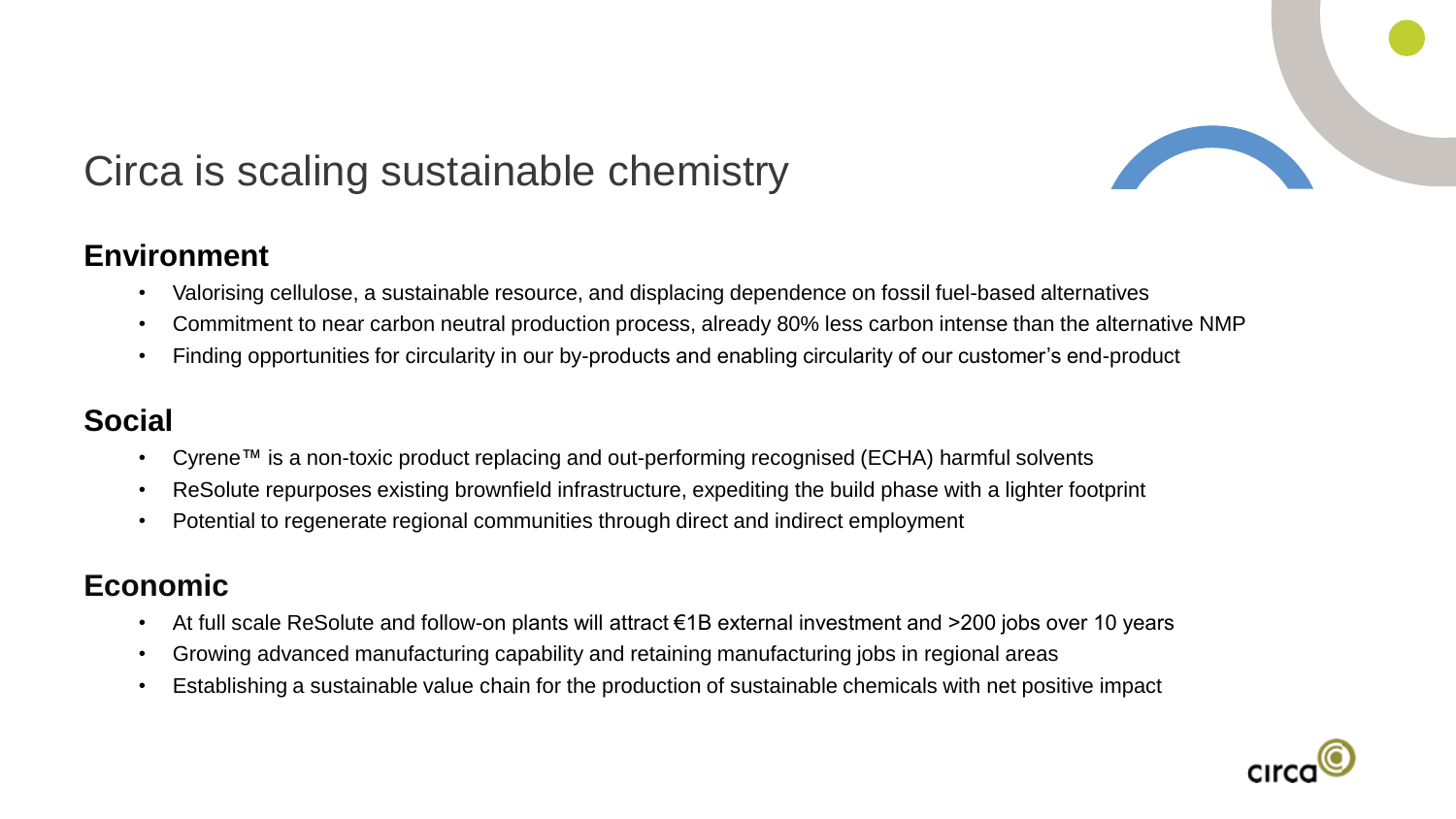

**Circa Group AS** Sjølyst plass 2 0278 Oslo **Norway** 

**Contact** CEO – Tony Duncan Tony.Duncan@circagroup.com.au

*This presentation contains statements regarding the future in connection with Circa Group's growth initiatives, profit figures, outlook, strategies and objectives. All statements regarding the future are subject to inherent risks and uncertainties, and many factors can lead to actual profits and developments deviating substantially from what has been expressed or implied in such statements.*

Follow us on [LinkedIn](https://www.linkedin.com/company/circa-group-au/) and [Twitter,](https://twitter.com/circagroup) and visit our website at [www.circa-group.com](https://circa-group.com/)

et's